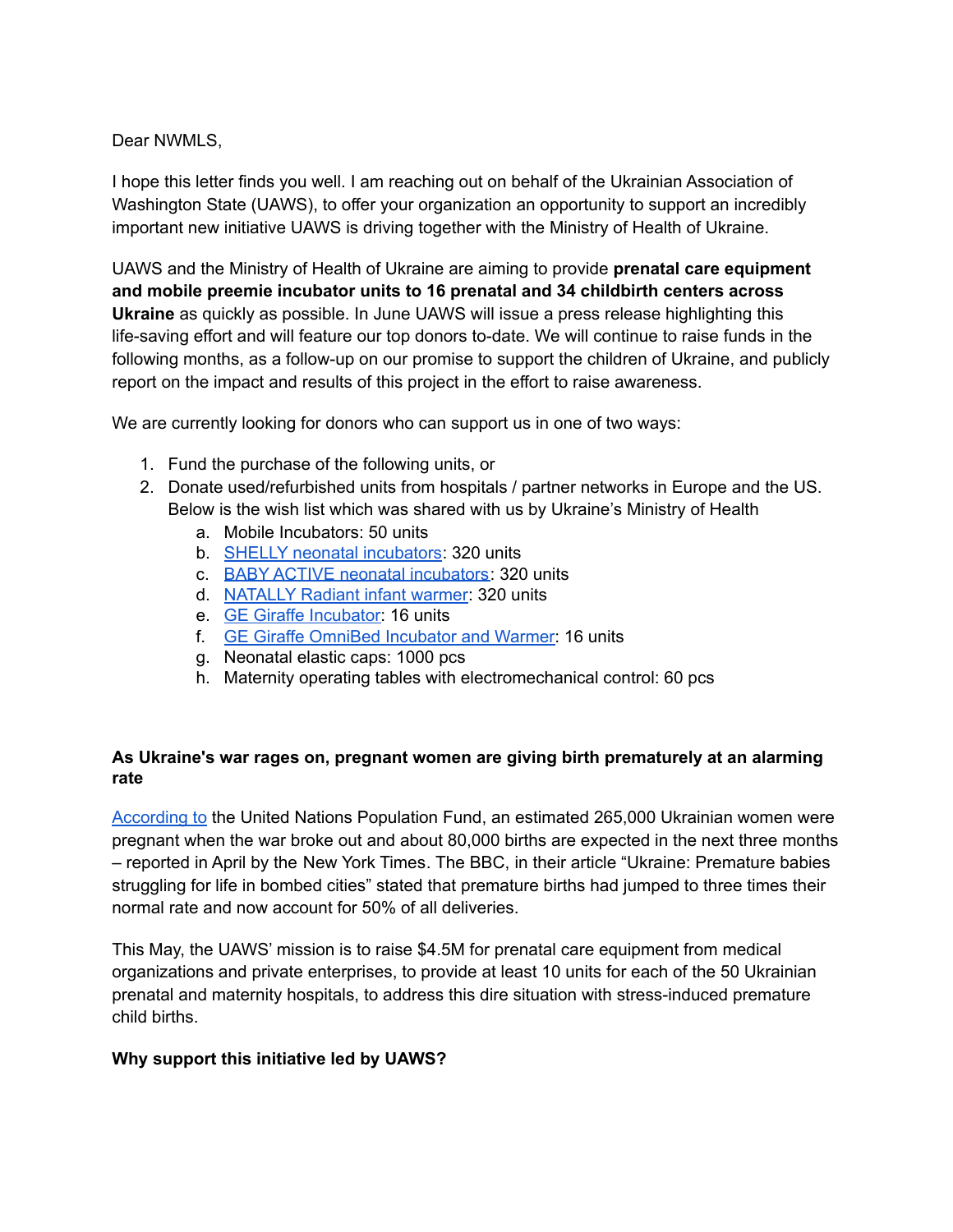UAWS has the credibility, connections, and experience in delivering large scale humanitarian efforts for Ukraine. We work with some of the most prominent and dedicated Washingtonians and local businesses, are supported by on-the-ground networks in Ukraine, and work with other prominent organizations across the US, such as Nova [Ukraine](https://novaukraine.org/) and Razom for [Ukraine](https://razomforukraine.org/).

Since the war began, UAWS has played an active role in helping and supplying aid to Ukraine. In March, UAWS chartered an Airbus A330 cargo jet [delivering](https://kuow.org/stories/32-tons-of-emergency-medical-supplies-heading-to-ukraine-from-seattle) 32 tons (\$3.5M) of donated medical [supplies](https://kuow.org/stories/32-tons-of-emergency-medical-supplies-heading-to-ukraine-from-seattle) from Seattle to Ukraine, via Poland, in collaboration with Nova Ukraine and the Ukrainian Student Association at Stanford University.

In April, we held a fundraiser with the Polish Home [Association,](https://www.kiro7.com/news/local/local-ukrainian-association-holds-fundraiser-people-trapped-ukraine/RRWWENORVBHIRBBHJL4FDW5T4Q/?fbclid=IwAR02PxUdrYTRJGckV9IcinbMFvuKUco51Or_BRGi2InXY7-RXewCYx4NS1w) in an effort to get 3,000 [individual](https://www.kiro7.com/news/local/local-ukrainian-association-holds-fundraiser-people-trapped-ukraine/RRWWENORVBHIRBBHJL4FDW5T4Q/?fbclid=IwAR02PxUdrYTRJGckV9IcinbMFvuKUco51Or_BRGi2InXY7-RXewCYx4NS1w) first aid kits to people trapped in Ukraine; this event also featured speeches from representatives such as Governor Jay Inslee, and we were able to raise upwards of \$55K. Our partner Olympic Hot Tub raised \$34,700 as part of their annual fundraiser events that UAWS will use for medical projects. We continue to find additional equipment by collaborating with the Medical Teams WorldWide, Olympic Hot Tub, WARM 106.9, and our Ukrainian partners at [DSNS](https://dsns.gov.ua/en/) (Ukraine's Department of Emergency Services).

We invite you to join us in this life-saving effort!

If your organization can help, please respond to this letter directly.

l. Frage

On behalf of Liliya Kovalenko President of the Ukrainian Association of Washington State <https://www.uaws.org/> | tel: 206-412-8485

## **This issue in the media**

- 'He Is a Child of War': Giving Birth Amid Chaos in [Ukraine](https://www.nytimes.com/2022/04/07/world/europe/ukraine-mothers-birth.html)
- In Ukraine, mothers bring light of new life into the [darkness](https://www.unicef.org/stories/ukraine-mothers-bring-light-new-life-darkness)
- Ukraine: [Premature](https://www.bbc.com/news/world-europe-60891846#:~:text=Prenatal%20clinics%20in%20both%20Kharkiv,just%20630g%20(1.4lbs).) babies struggling for life in bombed cities
- As Ukraine's war rages, pregnant women are giving birth [prematurely](https://www.abc.net.au/news/2022-04-13/premature-births-on-the-rise-in-ukraine-as-war-rages-on/100968686) at an alarming rate
- Ukraine crisis: [Premature](https://www.independent.co.uk/news/world/europe/ukraine-premature-babies-hospital-basement-b2027609.html) babies born into war as deliveries forced to take place in hospital [basement](https://www.independent.co.uk/news/world/europe/ukraine-premature-babies-hospital-basement-b2027609.html)
- Ukrainian women are giving birth [prematurely](https://inews.co.uk/news/ukrainian-women-giving-birth-prematurely-trauma-war-1599583) due to trauma of war, doctor says
- Ukrainian refugees confront increase in pregnancy [complications](https://www.nbcnews.com/news/world/ukrainian-refugees-confront-increase-pregnancy-complications-rcna25467)
- Ukrainian women are giving birth [prematurely](https://inews.co.uk/news/ukrainian-women-giving-birth-prematurely-trauma-war-1599583) due to trauma of war, doctor says